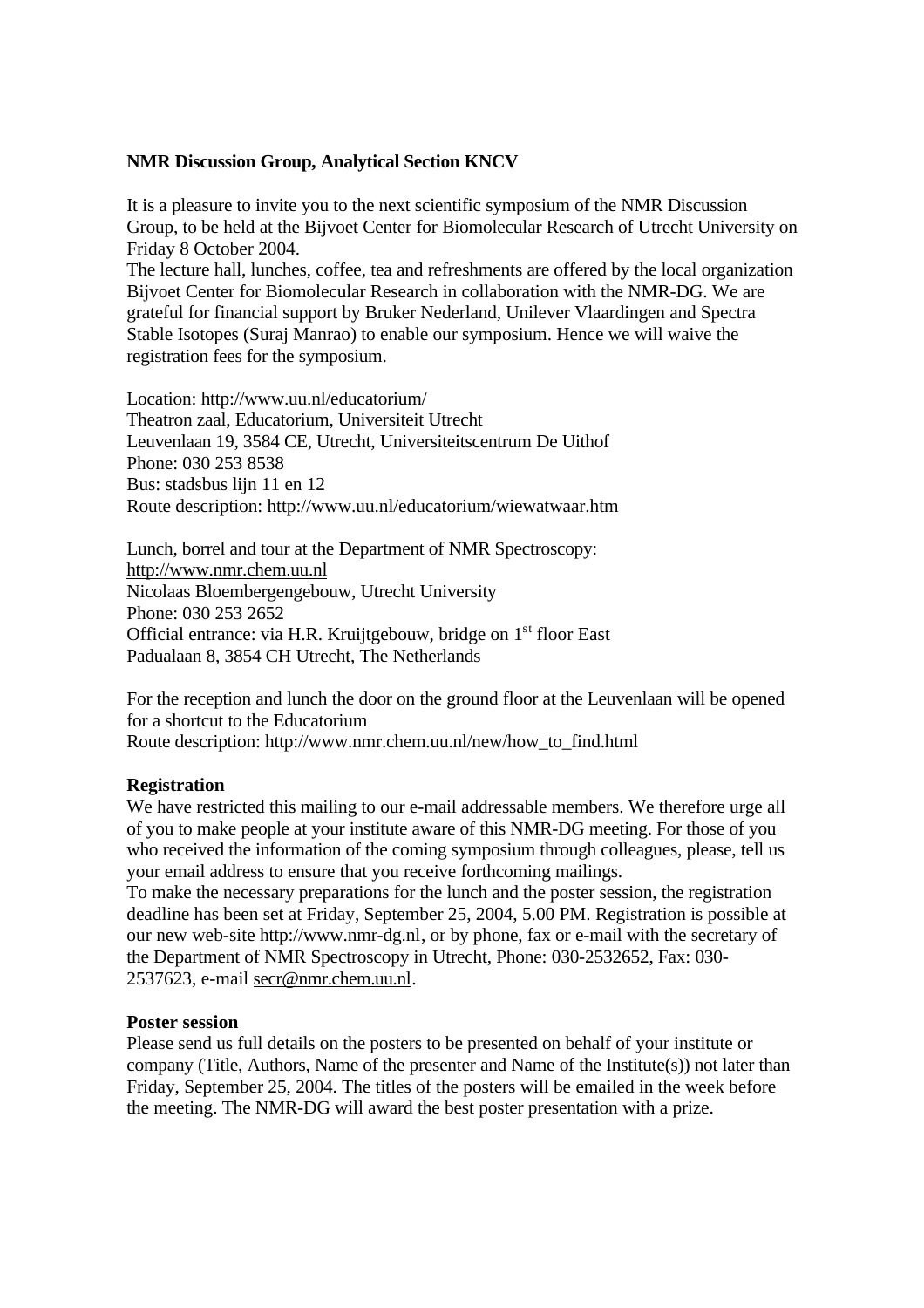# **Program:**

9.30 Reception with coffee.

Chair: Pieter Magusin 10.00 Opening and Welcome 10.10 Rolf Boelens, *Utrecht University*, Research at the Utrecht NMR Center. 10.40 Jeroen Pikkemaat, Philips Eindhoven, Characterization of a novel photocycloaddition product in irradiated cinnamate-acrylate mixtures by GC-MS and NMR 11.10 Harald Schwalbe, *Frankfurt University*, NMR Investigations of Structure, Dynamics and Folding of RNA

11.50 Francesco Buda, *University of Leiden*, On the coloration mechanism of crustacyanin in the lobster shell: NMR and theoretical modeling

12.20 - 14.00 Poster session and lunch buffet offered by the Bijvoet Center for Biomolecular Research in collaboration with the NMR-DG.

Chair: John van Duynhoven

14.00 Marc Baldus, *Max Planck Institute Göttingen*, Studying molecular structure and dynamics by high-resolution solid-state NMR

14.40 Henk van As, *Wageningen University*, Combined relaxation and pfg MRI to reach sub-pixel information

15.10 Ernst van Eck, *University of Nijmegen,* Determination of 27Al-13C distances in aluminiumalkoxides and zeolites using TRAPDOR experiments

15.40 Claudio Luchinat, *University of Florence*, NMR of paramagnetic metalloproteins 16.20 –17.30 Closure & Reception, tour and posters with drinks offered by the NMR Department.

### **News of the NMR-DG**

As of September 2004, Nico van Nuland (now at the University of Granada, Spain) has been followed up by Rolf Boelens from Utrecht University in the board of the NMR-DG. The board now consists of:

• Pieter Magusin, Eindhoven Technical University

Phone 040 2472435, Fax 040 2455054, E-mail: p.c.m.m.magusin@tue.nl

• John van Duynhoven, Unilever Research Vlaardingen

Phone 010 4605534, Fax 010 4605671, E-mail: John-van.Duynhoven@Unilever.com

• Rolf Boelens, Utrecht University

Phone 030 253 4035, Fax 030 2537623, E-mail: boelens@nmr.chem.uu.nl

We also introduced a web-site for the NMR-DG at http://www.nmr-dg.nl, at which you find information on meetings, etc.

We hope that this symposium will be as successful as many of the preceding ones and will attract a large audience. You can contribute to this success by ensuring that everybody that may be interested in the symposium knows of it. In this way you help to realize the aims of the NMR-DG Meetings: to be a platform for exchanging experiences between all NMR Users in the Netherlands (and Belgium), whatever their specific interest, from universities,